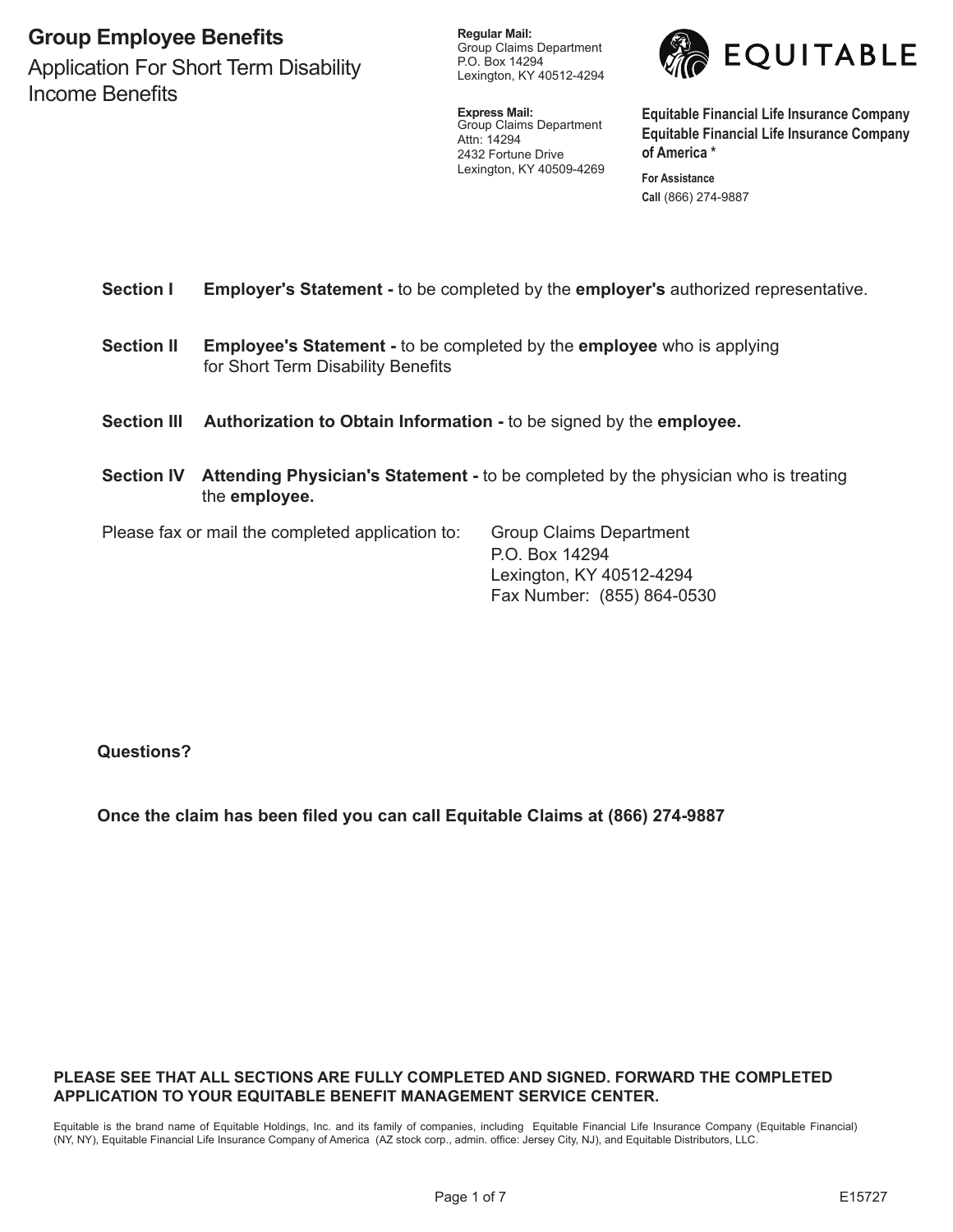| Group Claims Department                                | Fax completed application to: Equitable Financial Life Insurance Company / Equitable Financial Life Insurance Company of America * |
|--------------------------------------------------------|------------------------------------------------------------------------------------------------------------------------------------|
| P.O. Box 14294                                         | <b>APPLICATION FOR SHORT TERM DISABILITY INCOME BENEFITS</b>                                                                       |
| Lexington, KY 40512-4294<br>Fax Number: (855) 864-0530 |                                                                                                                                    |

### **Section I - Employer's Section To Be Completed by the Employer**

| This claim is for (Employee's Name)           | Social Security Number | Date of Birth    |
|-----------------------------------------------|------------------------|------------------|
| Employee's Address (Street, City, State, Zip) |                        | Telephone Number |
|                                               |                        |                  |

## **A. Information About the Employer**

| A. Information About the Employer<br>Company's Name                                                                             |                                    |                 |                          |                                                     |  |  |  |
|---------------------------------------------------------------------------------------------------------------------------------|------------------------------------|-----------------|--------------------------|-----------------------------------------------------|--|--|--|
|                                                                                                                                 |                                    |                 |                          |                                                     |  |  |  |
|                                                                                                                                 | Address (Street, City, State, Zip) |                 |                          |                                                     |  |  |  |
|                                                                                                                                 |                                    |                 |                          |                                                     |  |  |  |
| Name and Address of Division Where Employee Works (if different from above)                                                     |                                    |                 |                          |                                                     |  |  |  |
|                                                                                                                                 |                                    |                 |                          |                                                     |  |  |  |
| <b>Group Policy Number</b>                                                                                                      |                                    | Class           | Location                 |                                                     |  |  |  |
|                                                                                                                                 |                                    |                 |                          |                                                     |  |  |  |
| <b>B. Information About the Employee</b>                                                                                        |                                    |                 |                          |                                                     |  |  |  |
| Date employee was hired   Date employee became insured under this plan                                                          |                                    |                 |                          | Is the employee a union member?<br>Yes<br><b>No</b> |  |  |  |
|                                                                                                                                 |                                    |                 |                          | If Yes, name of union and local number:             |  |  |  |
| What was the employee's regularly scheduled work week?                                                                          |                                    |                 |                          |                                                     |  |  |  |
| Hours per Week                                                                                                                  |                                    |                 | Scheduled workdays M - F | Other:                                              |  |  |  |
| IS EMPLOYEE COVERED UNDER A LONG TERM DISABILITY PLAN INSURED BY EQUITABLE?                                                     |                                    |                 |                          | No IF "YES," EFFECTIVE DATE<br>Yes                  |  |  |  |
| Was the employee's STD insurance issued on the basis of a Personal Health Statement?                                            |                                    |                 |                          | No If "Yes, attach copy.<br>Yes                     |  |  |  |
| Was the employee insured under your prior STD policy?                                                                           |                                    |                 | Yes                      | No                                                  |  |  |  |
| If "Yes," please provide the inclusive date of coverage.                                                                        |                                    |                 | From                     | Through                                             |  |  |  |
| Was the employee on Qualified Family Leave when disability began?                                                               |                                    |                 |                          | No<br>Yes                                           |  |  |  |
| Did STD & LTD insurance continue while on Family Leave?                                                                         |                                    |                 | Yes                      | No                                                  |  |  |  |
| Date Qualified Family Leave started :-                                                                                          |                                    |                 |                          |                                                     |  |  |  |
| C. Information Needed for Withholding and Reporting Taxes                                                                       |                                    |                 |                          |                                                     |  |  |  |
| What percent of this employee's STD benefit is taxable?                                                                         |                                    |                 | %                        |                                                     |  |  |  |
| What percentage, if any, do you contribute towards the cost of the STD premium?                                                 |                                    |                 |                          | $\frac{0}{0}$                                       |  |  |  |
| Does the employee contribute towards the cost of the STD premium?                                                               |                                    |                 |                          | No. If "Yes," at what percent?<br>$\%$ .<br>Yes     |  |  |  |
| Pre or<br>Is it on a<br>What percent of this employee's LTD benefits is taxable?                                                |                                    | Post-tax basis? | $\%$                     |                                                     |  |  |  |
|                                                                                                                                 |                                    |                 |                          | No. If "Yes," at what percent?<br>$\%$<br>Yes       |  |  |  |
| Does the employee contribute towards the cost of the LTD premium?<br>Is it on a<br>Pre or<br>Post-tax basis?                    |                                    |                 |                          |                                                     |  |  |  |
| D. Information About the Claim                                                                                                  |                                    |                 |                          |                                                     |  |  |  |
| What was the employee's permanent job on his or her last day at work? (Please attach a copy of the employee's job description.) |                                    |                 |                          |                                                     |  |  |  |
|                                                                                                                                 |                                    |                 |                          |                                                     |  |  |  |
| Last day employee actually worked:<br>On that day, did the employee work a full day?<br>No<br>Yes                               |                                    |                 |                          |                                                     |  |  |  |
| If "No," how many hours were worked?                                                                                            |                                    |                 |                          |                                                     |  |  |  |
| Why did employee stop working?                                                                                                  |                                    |                 |                          |                                                     |  |  |  |
| No<br>Is the employee's condition work related?<br>Yes                                                                          |                                    |                 |                          |                                                     |  |  |  |
|                                                                                                                                 |                                    |                 |                          |                                                     |  |  |  |
| Has a claim been filed with Workers' Compensation?                                                                              |                                    |                 |                          | Date employee is expected to return to work?        |  |  |  |
| No<br>Yes<br>Full time?<br>No<br>Yes<br>If "Yes," send initial report of illness or injury or award notice.                     |                                    |                 |                          |                                                     |  |  |  |
|                                                                                                                                 |                                    |                 |                          |                                                     |  |  |  |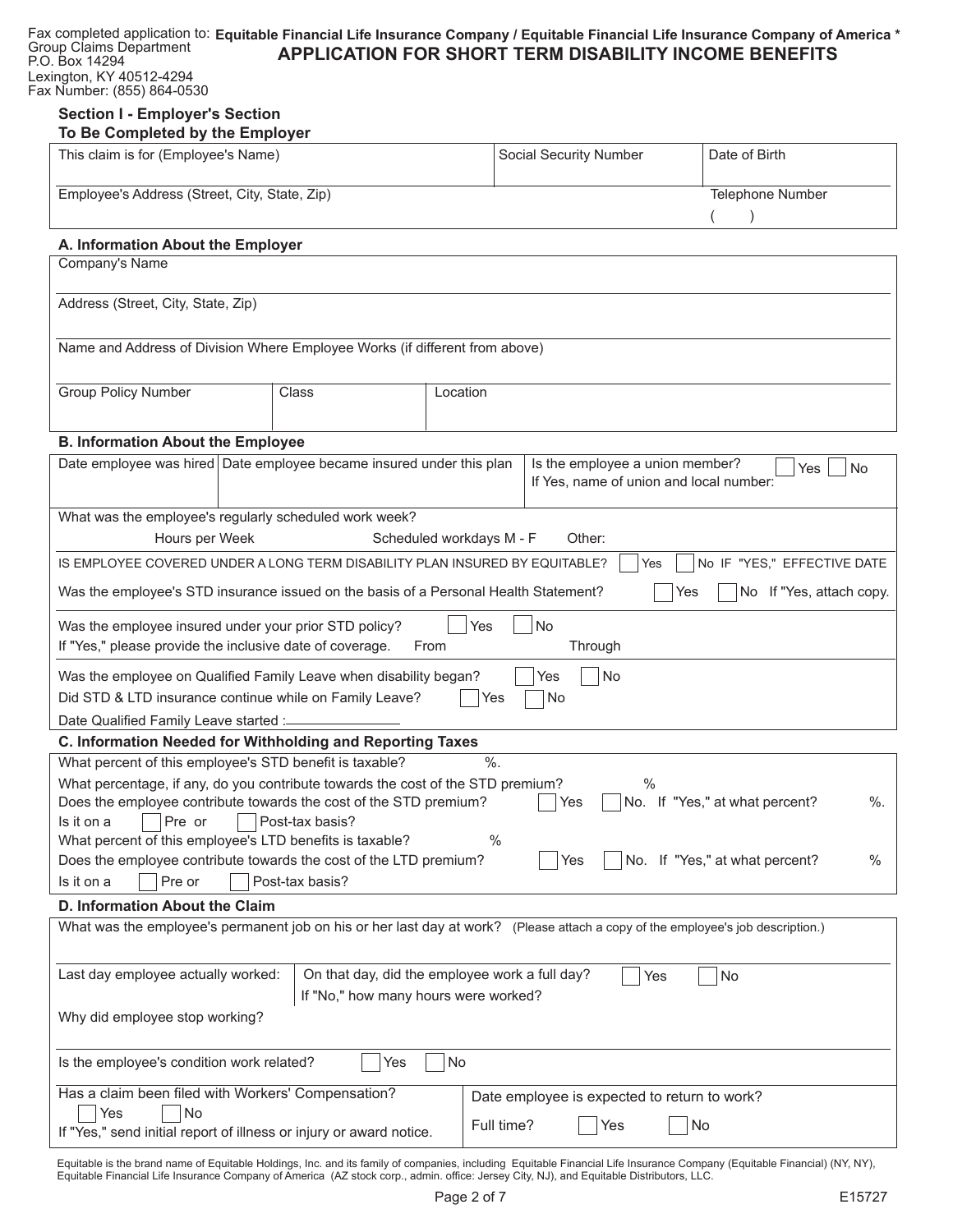| Employee's weekly/hourly rate of pay: \$<br>Will/Is Employee receive(ing) Workers' Compensation Payments?<br>Yes<br>No<br>Date Payments Start:<br>Date Payments Will End:<br>Is employee receiving Salary Continuance or Sick Leave?<br>No<br>Yes<br>Date Payments Start:<br>Date Payments Will End:<br>F. Information About the Physical Aspects of the Employee's Job<br>Check the items below that relate to the employee's job and complete the information requested. Use these definitions for the<br>Not Applicable means the person does not perform this activity.<br><b>Occasionally</b> means the person does the activity up to 33% of the time.<br><b>Frequently</b> means the person does the activity 34% to 66% of the time.<br>Continuously means the person does the activity 67% to 100% of the time.<br><b>Frequency of Occurrence</b><br><b>Occasionally</b><br><b>Frequently</b><br>Continuously<br><b>Activity</b><br>N/A<br>Standing<br>Walking<br>Sitting<br>Balancing<br>Stooping<br>Kneeling<br>Crouching<br>Crawling<br>Climbing<br>Reaching/working overhead<br>Keyboard Use/Repetitive Hand Motion<br><b>Description</b><br><b>Frequency</b><br><b>Activity</b><br>Weight<br>lbs.<br><u> 1989 - Johann Stoff, amerikansk politiker (d. 1989)</u><br>Pulling<br>lbs.<br><u> 1989 - Johann Stoff, amerikansk politiker (* 1908)</u><br>Lifting<br>lbs.<br>lbs.<br>Can the job be performed by alternating sitting and standing?<br>No<br>Yes<br>What are the major tasks requiring the use of one or both hands? Indicate the percentage of the employee's workday that is spent<br>on each of these tasks.<br>$\%$<br>$\%$<br>$\%$<br>G. Information About the Job as it Relates to the Disability<br>If "Yes," explain<br>Can the job be modified to accommodate the disability either temporarily or permenently<br>Yes<br>No<br>Is it possible to offer the employee assistance in doing the job<br>(e.g., through the use of technology or personal assistance)?<br>No If "Yes," explain.<br>Yes<br>Name (Please print or type)<br>Title | <b>E. Information About Salary</b> | <u> 1989 - Johann Barn, mars ann an t-Amhain Aonaich an t-Aonaich an t-Aonaich ann an t-Aonaich ann an t-Aonaich</u> |      |  |  |
|---------------------------------------------------------------------------------------------------------------------------------------------------------------------------------------------------------------------------------------------------------------------------------------------------------------------------------------------------------------------------------------------------------------------------------------------------------------------------------------------------------------------------------------------------------------------------------------------------------------------------------------------------------------------------------------------------------------------------------------------------------------------------------------------------------------------------------------------------------------------------------------------------------------------------------------------------------------------------------------------------------------------------------------------------------------------------------------------------------------------------------------------------------------------------------------------------------------------------------------------------------------------------------------------------------------------------------------------------------------------------------------------------------------------------------------------------------------------------------------------------------------------------------------------------------------------------------------------------------------------------------------------------------------------------------------------------------------------------------------------------------------------------------------------------------------------------------------------------------------------------------------------------------------------------------------------------------------------------------------------------------------------------------------------------------------------------|------------------------------------|----------------------------------------------------------------------------------------------------------------------|------|--|--|
|                                                                                                                                                                                                                                                                                                                                                                                                                                                                                                                                                                                                                                                                                                                                                                                                                                                                                                                                                                                                                                                                                                                                                                                                                                                                                                                                                                                                                                                                                                                                                                                                                                                                                                                                                                                                                                                                                                                                                                                                                                                                           |                                    |                                                                                                                      |      |  |  |
|                                                                                                                                                                                                                                                                                                                                                                                                                                                                                                                                                                                                                                                                                                                                                                                                                                                                                                                                                                                                                                                                                                                                                                                                                                                                                                                                                                                                                                                                                                                                                                                                                                                                                                                                                                                                                                                                                                                                                                                                                                                                           |                                    |                                                                                                                      |      |  |  |
|                                                                                                                                                                                                                                                                                                                                                                                                                                                                                                                                                                                                                                                                                                                                                                                                                                                                                                                                                                                                                                                                                                                                                                                                                                                                                                                                                                                                                                                                                                                                                                                                                                                                                                                                                                                                                                                                                                                                                                                                                                                                           | Weekly Amount: \$                  |                                                                                                                      |      |  |  |
|                                                                                                                                                                                                                                                                                                                                                                                                                                                                                                                                                                                                                                                                                                                                                                                                                                                                                                                                                                                                                                                                                                                                                                                                                                                                                                                                                                                                                                                                                                                                                                                                                                                                                                                                                                                                                                                                                                                                                                                                                                                                           |                                    |                                                                                                                      |      |  |  |
|                                                                                                                                                                                                                                                                                                                                                                                                                                                                                                                                                                                                                                                                                                                                                                                                                                                                                                                                                                                                                                                                                                                                                                                                                                                                                                                                                                                                                                                                                                                                                                                                                                                                                                                                                                                                                                                                                                                                                                                                                                                                           | Weekly Amount: \$                  |                                                                                                                      |      |  |  |
|                                                                                                                                                                                                                                                                                                                                                                                                                                                                                                                                                                                                                                                                                                                                                                                                                                                                                                                                                                                                                                                                                                                                                                                                                                                                                                                                                                                                                                                                                                                                                                                                                                                                                                                                                                                                                                                                                                                                                                                                                                                                           |                                    |                                                                                                                      |      |  |  |
|                                                                                                                                                                                                                                                                                                                                                                                                                                                                                                                                                                                                                                                                                                                                                                                                                                                                                                                                                                                                                                                                                                                                                                                                                                                                                                                                                                                                                                                                                                                                                                                                                                                                                                                                                                                                                                                                                                                                                                                                                                                                           | frequency of occurrence:           |                                                                                                                      |      |  |  |
|                                                                                                                                                                                                                                                                                                                                                                                                                                                                                                                                                                                                                                                                                                                                                                                                                                                                                                                                                                                                                                                                                                                                                                                                                                                                                                                                                                                                                                                                                                                                                                                                                                                                                                                                                                                                                                                                                                                                                                                                                                                                           |                                    |                                                                                                                      |      |  |  |
|                                                                                                                                                                                                                                                                                                                                                                                                                                                                                                                                                                                                                                                                                                                                                                                                                                                                                                                                                                                                                                                                                                                                                                                                                                                                                                                                                                                                                                                                                                                                                                                                                                                                                                                                                                                                                                                                                                                                                                                                                                                                           |                                    |                                                                                                                      |      |  |  |
|                                                                                                                                                                                                                                                                                                                                                                                                                                                                                                                                                                                                                                                                                                                                                                                                                                                                                                                                                                                                                                                                                                                                                                                                                                                                                                                                                                                                                                                                                                                                                                                                                                                                                                                                                                                                                                                                                                                                                                                                                                                                           |                                    |                                                                                                                      |      |  |  |
|                                                                                                                                                                                                                                                                                                                                                                                                                                                                                                                                                                                                                                                                                                                                                                                                                                                                                                                                                                                                                                                                                                                                                                                                                                                                                                                                                                                                                                                                                                                                                                                                                                                                                                                                                                                                                                                                                                                                                                                                                                                                           |                                    |                                                                                                                      |      |  |  |
|                                                                                                                                                                                                                                                                                                                                                                                                                                                                                                                                                                                                                                                                                                                                                                                                                                                                                                                                                                                                                                                                                                                                                                                                                                                                                                                                                                                                                                                                                                                                                                                                                                                                                                                                                                                                                                                                                                                                                                                                                                                                           |                                    |                                                                                                                      |      |  |  |
|                                                                                                                                                                                                                                                                                                                                                                                                                                                                                                                                                                                                                                                                                                                                                                                                                                                                                                                                                                                                                                                                                                                                                                                                                                                                                                                                                                                                                                                                                                                                                                                                                                                                                                                                                                                                                                                                                                                                                                                                                                                                           |                                    |                                                                                                                      |      |  |  |
|                                                                                                                                                                                                                                                                                                                                                                                                                                                                                                                                                                                                                                                                                                                                                                                                                                                                                                                                                                                                                                                                                                                                                                                                                                                                                                                                                                                                                                                                                                                                                                                                                                                                                                                                                                                                                                                                                                                                                                                                                                                                           |                                    |                                                                                                                      |      |  |  |
|                                                                                                                                                                                                                                                                                                                                                                                                                                                                                                                                                                                                                                                                                                                                                                                                                                                                                                                                                                                                                                                                                                                                                                                                                                                                                                                                                                                                                                                                                                                                                                                                                                                                                                                                                                                                                                                                                                                                                                                                                                                                           |                                    |                                                                                                                      |      |  |  |
|                                                                                                                                                                                                                                                                                                                                                                                                                                                                                                                                                                                                                                                                                                                                                                                                                                                                                                                                                                                                                                                                                                                                                                                                                                                                                                                                                                                                                                                                                                                                                                                                                                                                                                                                                                                                                                                                                                                                                                                                                                                                           |                                    |                                                                                                                      |      |  |  |
|                                                                                                                                                                                                                                                                                                                                                                                                                                                                                                                                                                                                                                                                                                                                                                                                                                                                                                                                                                                                                                                                                                                                                                                                                                                                                                                                                                                                                                                                                                                                                                                                                                                                                                                                                                                                                                                                                                                                                                                                                                                                           |                                    |                                                                                                                      |      |  |  |
|                                                                                                                                                                                                                                                                                                                                                                                                                                                                                                                                                                                                                                                                                                                                                                                                                                                                                                                                                                                                                                                                                                                                                                                                                                                                                                                                                                                                                                                                                                                                                                                                                                                                                                                                                                                                                                                                                                                                                                                                                                                                           |                                    |                                                                                                                      |      |  |  |
|                                                                                                                                                                                                                                                                                                                                                                                                                                                                                                                                                                                                                                                                                                                                                                                                                                                                                                                                                                                                                                                                                                                                                                                                                                                                                                                                                                                                                                                                                                                                                                                                                                                                                                                                                                                                                                                                                                                                                                                                                                                                           |                                    |                                                                                                                      |      |  |  |
|                                                                                                                                                                                                                                                                                                                                                                                                                                                                                                                                                                                                                                                                                                                                                                                                                                                                                                                                                                                                                                                                                                                                                                                                                                                                                                                                                                                                                                                                                                                                                                                                                                                                                                                                                                                                                                                                                                                                                                                                                                                                           |                                    |                                                                                                                      |      |  |  |
|                                                                                                                                                                                                                                                                                                                                                                                                                                                                                                                                                                                                                                                                                                                                                                                                                                                                                                                                                                                                                                                                                                                                                                                                                                                                                                                                                                                                                                                                                                                                                                                                                                                                                                                                                                                                                                                                                                                                                                                                                                                                           |                                    |                                                                                                                      |      |  |  |
|                                                                                                                                                                                                                                                                                                                                                                                                                                                                                                                                                                                                                                                                                                                                                                                                                                                                                                                                                                                                                                                                                                                                                                                                                                                                                                                                                                                                                                                                                                                                                                                                                                                                                                                                                                                                                                                                                                                                                                                                                                                                           |                                    |                                                                                                                      |      |  |  |
|                                                                                                                                                                                                                                                                                                                                                                                                                                                                                                                                                                                                                                                                                                                                                                                                                                                                                                                                                                                                                                                                                                                                                                                                                                                                                                                                                                                                                                                                                                                                                                                                                                                                                                                                                                                                                                                                                                                                                                                                                                                                           |                                    |                                                                                                                      |      |  |  |
|                                                                                                                                                                                                                                                                                                                                                                                                                                                                                                                                                                                                                                                                                                                                                                                                                                                                                                                                                                                                                                                                                                                                                                                                                                                                                                                                                                                                                                                                                                                                                                                                                                                                                                                                                                                                                                                                                                                                                                                                                                                                           |                                    |                                                                                                                      |      |  |  |
|                                                                                                                                                                                                                                                                                                                                                                                                                                                                                                                                                                                                                                                                                                                                                                                                                                                                                                                                                                                                                                                                                                                                                                                                                                                                                                                                                                                                                                                                                                                                                                                                                                                                                                                                                                                                                                                                                                                                                                                                                                                                           |                                    |                                                                                                                      |      |  |  |
|                                                                                                                                                                                                                                                                                                                                                                                                                                                                                                                                                                                                                                                                                                                                                                                                                                                                                                                                                                                                                                                                                                                                                                                                                                                                                                                                                                                                                                                                                                                                                                                                                                                                                                                                                                                                                                                                                                                                                                                                                                                                           |                                    |                                                                                                                      |      |  |  |
|                                                                                                                                                                                                                                                                                                                                                                                                                                                                                                                                                                                                                                                                                                                                                                                                                                                                                                                                                                                                                                                                                                                                                                                                                                                                                                                                                                                                                                                                                                                                                                                                                                                                                                                                                                                                                                                                                                                                                                                                                                                                           |                                    |                                                                                                                      |      |  |  |
|                                                                                                                                                                                                                                                                                                                                                                                                                                                                                                                                                                                                                                                                                                                                                                                                                                                                                                                                                                                                                                                                                                                                                                                                                                                                                                                                                                                                                                                                                                                                                                                                                                                                                                                                                                                                                                                                                                                                                                                                                                                                           |                                    |                                                                                                                      |      |  |  |
|                                                                                                                                                                                                                                                                                                                                                                                                                                                                                                                                                                                                                                                                                                                                                                                                                                                                                                                                                                                                                                                                                                                                                                                                                                                                                                                                                                                                                                                                                                                                                                                                                                                                                                                                                                                                                                                                                                                                                                                                                                                                           |                                    |                                                                                                                      |      |  |  |
|                                                                                                                                                                                                                                                                                                                                                                                                                                                                                                                                                                                                                                                                                                                                                                                                                                                                                                                                                                                                                                                                                                                                                                                                                                                                                                                                                                                                                                                                                                                                                                                                                                                                                                                                                                                                                                                                                                                                                                                                                                                                           |                                    |                                                                                                                      |      |  |  |
|                                                                                                                                                                                                                                                                                                                                                                                                                                                                                                                                                                                                                                                                                                                                                                                                                                                                                                                                                                                                                                                                                                                                                                                                                                                                                                                                                                                                                                                                                                                                                                                                                                                                                                                                                                                                                                                                                                                                                                                                                                                                           |                                    |                                                                                                                      |      |  |  |
|                                                                                                                                                                                                                                                                                                                                                                                                                                                                                                                                                                                                                                                                                                                                                                                                                                                                                                                                                                                                                                                                                                                                                                                                                                                                                                                                                                                                                                                                                                                                                                                                                                                                                                                                                                                                                                                                                                                                                                                                                                                                           |                                    |                                                                                                                      |      |  |  |
|                                                                                                                                                                                                                                                                                                                                                                                                                                                                                                                                                                                                                                                                                                                                                                                                                                                                                                                                                                                                                                                                                                                                                                                                                                                                                                                                                                                                                                                                                                                                                                                                                                                                                                                                                                                                                                                                                                                                                                                                                                                                           |                                    |                                                                                                                      |      |  |  |
|                                                                                                                                                                                                                                                                                                                                                                                                                                                                                                                                                                                                                                                                                                                                                                                                                                                                                                                                                                                                                                                                                                                                                                                                                                                                                                                                                                                                                                                                                                                                                                                                                                                                                                                                                                                                                                                                                                                                                                                                                                                                           |                                    |                                                                                                                      |      |  |  |
|                                                                                                                                                                                                                                                                                                                                                                                                                                                                                                                                                                                                                                                                                                                                                                                                                                                                                                                                                                                                                                                                                                                                                                                                                                                                                                                                                                                                                                                                                                                                                                                                                                                                                                                                                                                                                                                                                                                                                                                                                                                                           | H. Signature                       |                                                                                                                      |      |  |  |
|                                                                                                                                                                                                                                                                                                                                                                                                                                                                                                                                                                                                                                                                                                                                                                                                                                                                                                                                                                                                                                                                                                                                                                                                                                                                                                                                                                                                                                                                                                                                                                                                                                                                                                                                                                                                                                                                                                                                                                                                                                                                           |                                    |                                                                                                                      |      |  |  |
|                                                                                                                                                                                                                                                                                                                                                                                                                                                                                                                                                                                                                                                                                                                                                                                                                                                                                                                                                                                                                                                                                                                                                                                                                                                                                                                                                                                                                                                                                                                                                                                                                                                                                                                                                                                                                                                                                                                                                                                                                                                                           |                                    |                                                                                                                      |      |  |  |
|                                                                                                                                                                                                                                                                                                                                                                                                                                                                                                                                                                                                                                                                                                                                                                                                                                                                                                                                                                                                                                                                                                                                                                                                                                                                                                                                                                                                                                                                                                                                                                                                                                                                                                                                                                                                                                                                                                                                                                                                                                                                           |                                    |                                                                                                                      |      |  |  |
|                                                                                                                                                                                                                                                                                                                                                                                                                                                                                                                                                                                                                                                                                                                                                                                                                                                                                                                                                                                                                                                                                                                                                                                                                                                                                                                                                                                                                                                                                                                                                                                                                                                                                                                                                                                                                                                                                                                                                                                                                                                                           | Signature                          |                                                                                                                      | Date |  |  |
|                                                                                                                                                                                                                                                                                                                                                                                                                                                                                                                                                                                                                                                                                                                                                                                                                                                                                                                                                                                                                                                                                                                                                                                                                                                                                                                                                                                                                                                                                                                                                                                                                                                                                                                                                                                                                                                                                                                                                                                                                                                                           |                                    |                                                                                                                      |      |  |  |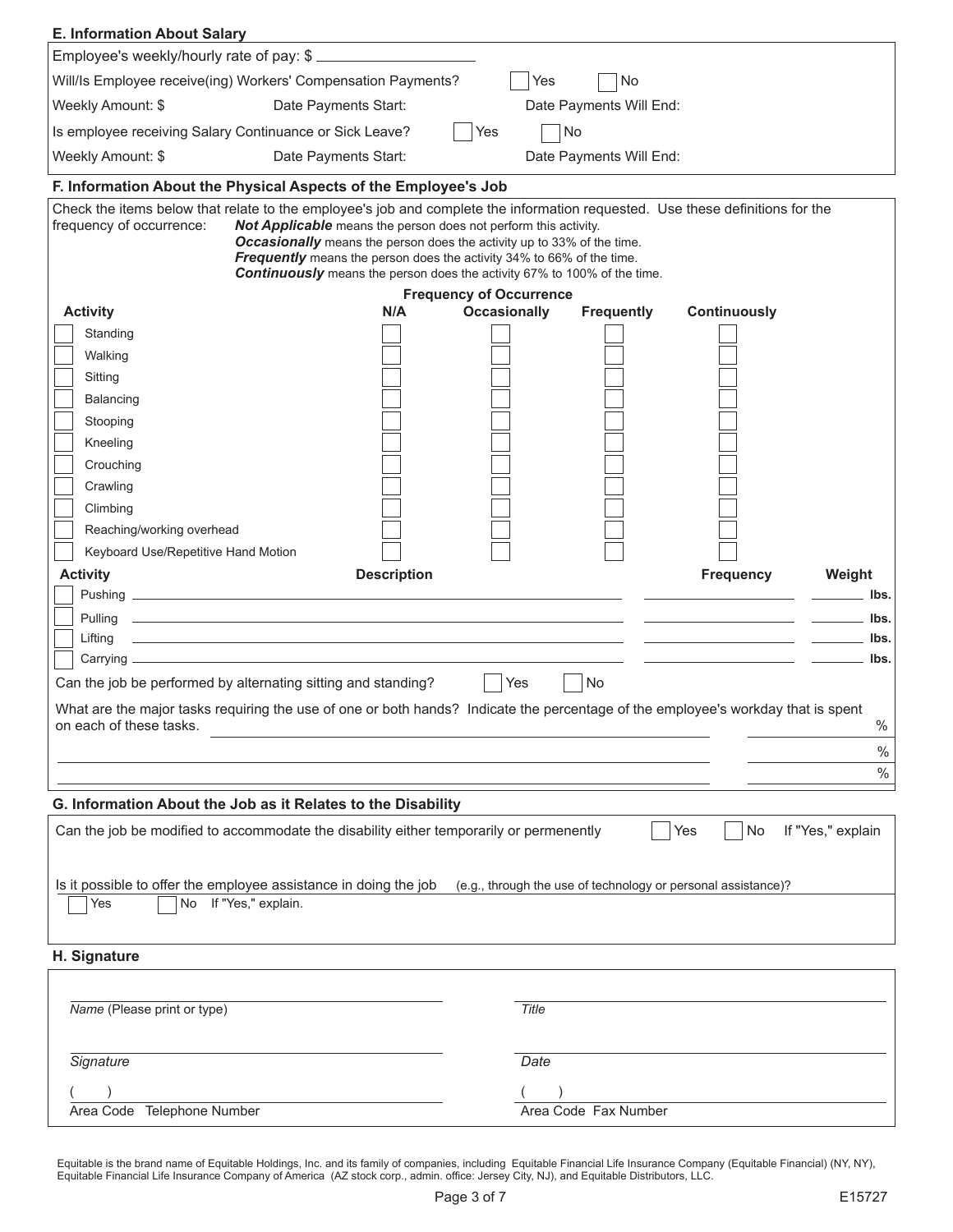#### **Section Il - Employee's Section**

P.O. Box 14294

Fax Number: (855) 864-0530

|                                                                                                                                   | To Be Completed by the Employee (BE SURE TO ANSWER ALL QUESTIONS - FAILURE TO DO SO MAY DELAY YOUR CLAIM)                                                                                                                                                                                                                                                                                                                                                                                                                                                                                                                                                                       |
|-----------------------------------------------------------------------------------------------------------------------------------|---------------------------------------------------------------------------------------------------------------------------------------------------------------------------------------------------------------------------------------------------------------------------------------------------------------------------------------------------------------------------------------------------------------------------------------------------------------------------------------------------------------------------------------------------------------------------------------------------------------------------------------------------------------------------------|
| A. Information About You                                                                                                          |                                                                                                                                                                                                                                                                                                                                                                                                                                                                                                                                                                                                                                                                                 |
| Middle Initial:<br>Last name:<br>First:                                                                                           | Date of Birth:<br>Gender:<br>Social Security Number:                                                                                                                                                                                                                                                                                                                                                                                                                                                                                                                                                                                                                            |
|                                                                                                                                   | Female<br>Male                                                                                                                                                                                                                                                                                                                                                                                                                                                                                                                                                                                                                                                                  |
| Address: (Street, City, State & Zip)                                                                                              | Marital Status:                                                                                                                                                                                                                                                                                                                                                                                                                                                                                                                                                                                                                                                                 |
|                                                                                                                                   | Single<br>Widowed<br>Married<br><b>Divorced</b>                                                                                                                                                                                                                                                                                                                                                                                                                                                                                                                                                                                                                                 |
| Personal Cell Telephone Number: (<br>$\lambda$                                                                                    | Alternate Telephone Number: (                                                                                                                                                                                                                                                                                                                                                                                                                                                                                                                                                                                                                                                   |
| B. For an Injury, answer the following questions                                                                                  |                                                                                                                                                                                                                                                                                                                                                                                                                                                                                                                                                                                                                                                                                 |
| When (i.e., date/time), where and how did the injury occur?                                                                       |                                                                                                                                                                                                                                                                                                                                                                                                                                                                                                                                                                                                                                                                                 |
| C. For Illness, Injury or Pregnancy, answer the following questions                                                               |                                                                                                                                                                                                                                                                                                                                                                                                                                                                                                                                                                                                                                                                                 |
| Name of Physician:                                                                                                                | Date you were first treated by a physician: (MM/DD/YYYY)                                                                                                                                                                                                                                                                                                                                                                                                                                                                                                                                                                                                                        |
|                                                                                                                                   |                                                                                                                                                                                                                                                                                                                                                                                                                                                                                                                                                                                                                                                                                 |
| Address of Physician: (Street, City, State & Zip)                                                                                 | Telephone Number:                                                                                                                                                                                                                                                                                                                                                                                                                                                                                                                                                                                                                                                               |
|                                                                                                                                   |                                                                                                                                                                                                                                                                                                                                                                                                                                                                                                                                                                                                                                                                                 |
| Before you stopped working, did your condition require you to change your job, or the way you did your job?<br>If "Yes," explain: | No<br>Yes                                                                                                                                                                                                                                                                                                                                                                                                                                                                                                                                                                                                                                                                       |
| What aspect of your condition made you unable to work?                                                                            |                                                                                                                                                                                                                                                                                                                                                                                                                                                                                                                                                                                                                                                                                 |
| Are you receiving or eligible for:<br>Workers' Compensation                                                                       | <b>State Disability</b><br>No Fault Disability<br>Other $\_$                                                                                                                                                                                                                                                                                                                                                                                                                                                                                                                                                                                                                    |
| If "Yes," show policy number:                                                                                                     | and name and address of insurer:                                                                                                                                                                                                                                                                                                                                                                                                                                                                                                                                                                                                                                                |
| Weekly Amount: \$<br>Date Payments Start:                                                                                         | Date Payments Will End:                                                                                                                                                                                                                                                                                                                                                                                                                                                                                                                                                                                                                                                         |
| Is your condition related to work activities or your workplace?                                                                   | No If "Yes," explain:<br>Yes                                                                                                                                                                                                                                                                                                                                                                                                                                                                                                                                                                                                                                                    |
| Have you filed, or do you intend to file a Workers' Compensation claim due to your condition?                                     | No If "No," explain:<br>Yes                                                                                                                                                                                                                                                                                                                                                                                                                                                                                                                                                                                                                                                     |
| D. Information About the Disability                                                                                               |                                                                                                                                                                                                                                                                                                                                                                                                                                                                                                                                                                                                                                                                                 |
| Last day you worked before the disability:                                                                                        | Did you work a full day?<br>If "No," explain:<br>Yes<br>No.                                                                                                                                                                                                                                                                                                                                                                                                                                                                                                                                                                                                                     |
| Your Employer: (include division, if applicable)                                                                                  |                                                                                                                                                                                                                                                                                                                                                                                                                                                                                                                                                                                                                                                                                 |
| If you have not returned to work, do you expect to?                                                                               | Date you were first unable to work:<br>No.<br>Yes                                                                                                                                                                                                                                                                                                                                                                                                                                                                                                                                                                                                                               |
| Since that date, have you done any work?<br>Yes                                                                                   | Part time<br>No<br>Full time                                                                                                                                                                                                                                                                                                                                                                                                                                                                                                                                                                                                                                                    |
| If "Yes," please indicate dates worked, name of employer and amount earned:                                                       |                                                                                                                                                                                                                                                                                                                                                                                                                                                                                                                                                                                                                                                                                 |
| Name of employer and amount earned.                                                                                               |                                                                                                                                                                                                                                                                                                                                                                                                                                                                                                                                                                                                                                                                                 |
| <b>E. Information About Tax Withholding</b>                                                                                       |                                                                                                                                                                                                                                                                                                                                                                                                                                                                                                                                                                                                                                                                                 |
| Whole dollars only (minimum is \$ 20.00 per week). \$<br><b>Contract</b><br>Puerto Rico residents may not request withholding.    | Federal law requires us to withhold federal income tax from your check if you request us to do so. We are also required to send a report to<br>your employer at the end of each calendar year showing your name, total amount of benefits paid to you, total amount withheld, if any, and<br>your social security number. If you want us to withhold tax, please indicate on the line below the dollar amount to be withheld per benefit check.<br>00. <b>IMPORTANT:</b> If you pay the entire cost of the STD premium, but on<br>Post-tax basis per Section C of the Employer's Statement, you will not be able to request any federal income tax withholding from your check. |
| Withholding Certificate from you. Please contact your employer or state Tax Department to obtain the proper withholding form.     | Note to residents of lowa and the District of Columbia: Should you choose federal income tax withholding, your state requires us to withhold<br>state income tax. We must withhold at a state mandated rate (which may be higher than your normal rate) until we receive a signed state Tax                                                                                                                                                                                                                                                                                                                                                                                     |

**Note to residents of Nebraska, Rhode Island and South Carolina:** Should you choose federal income tax withholding, your state requires us to withhold state income tax. We must withhold at a state mandated rate (which may be higher than your normal rate) until we receive a signed federal Form W -4, Employee's Withholding Allowance Certificate, from you. You may go to www.irs.gov to obtain the proper withholding form.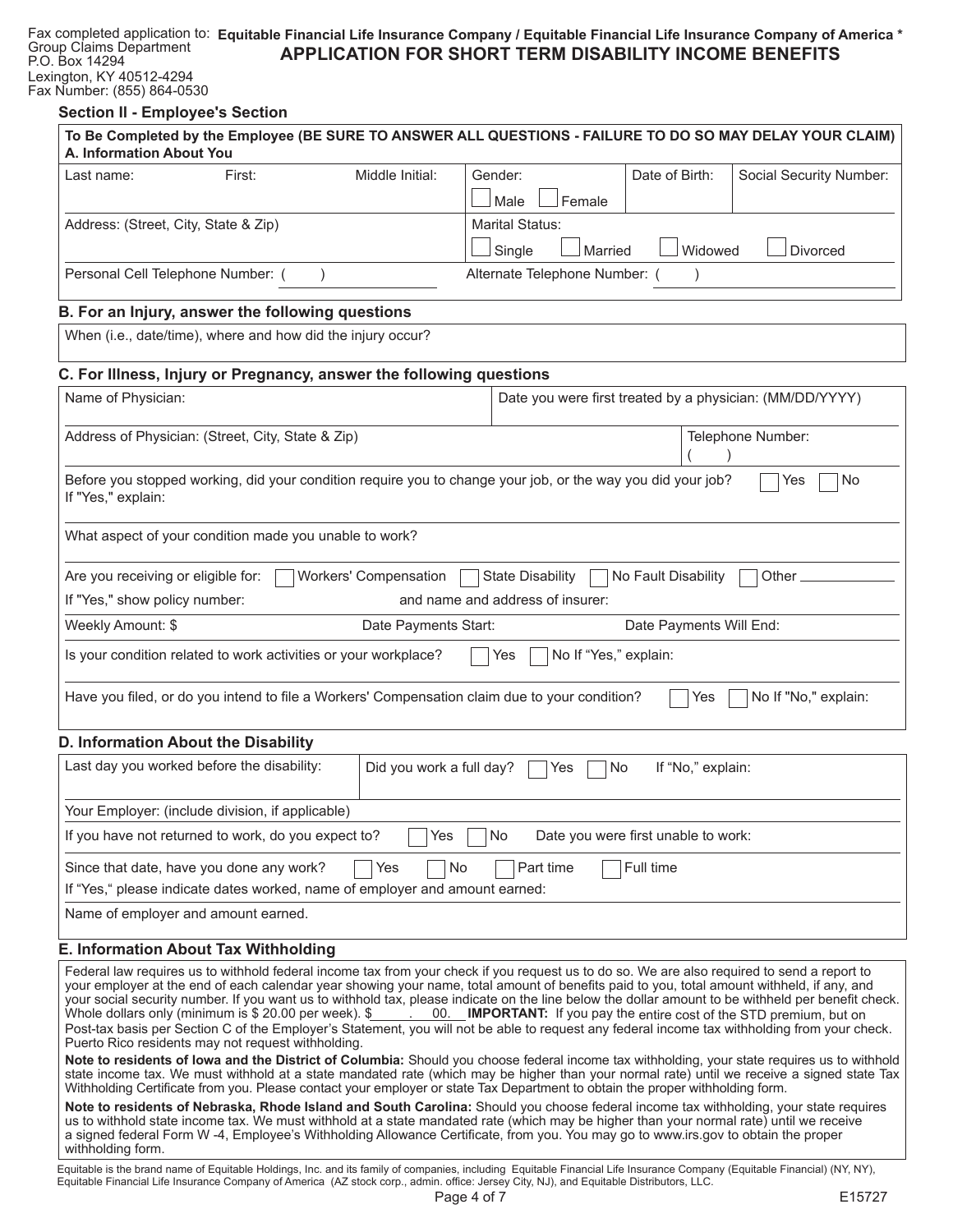#### **F. State Fraud Warnings**

By signing below, I affirm that I have read the appropriate State Fraud Warning for my state of residence and that I provided my correct Taxpayer Identification or Social Security Number on page 2. **(New York State Residents need to also sign the New York State Fraud Warning on page 4.)** If the Taxpayer Identification or Social Security Number is not supplied, the interest may be subject to federal and state withholding. Under the penalties of perjury, I certify that the information supplied on this form is true and complete, that I am not subject to backup withholding either because I have not been notified by the IRS that I am subject to backup withholding as a result of failure to report all interest or dividends, or because the IRS has notified me that I am no longer subject to backup withholding and that I am a U.S. Person. **The Internal Revenue Service does not require your consent to any provision of this document other than the certifications required to avoid backup withholding.**

#### **New York Fraud Warning:**

"Any person who knowingly and with intent to defraud any insurance company or other person files an application for insurance or statement of claim containing any materially false information, or conceals for the purpose of misleading, information concerning any fact material thereto, commits a fraudulent insurance act, which is a crime and shall also be subject to a civil penalty not to exceed five thousand dollars and the stated value of the claim for each such violation."

**NY STATE RESIDENTS READ AND SIGN ONLY:** I have read and understood the New York State Fraud Warning.

#### **Signature:**

#### **Signature Current Date (mm/dd/yyyy)**

**Alabama, Arkansas, Louisiana, Maryland, New Mexico, Rhode Island, Texas, West Virginia:** Any person who knowingly or willfully presents a false or fraudulent claim for payment of a loss or benefit or knowingly or willfully presents false information in an application for insurance is guilty of a crime and may be subject to civil and criminal penalties, including fines and confinement in prison.

**Alaska and New Hampshire:** Any person who, with a purpose to injure, defraud or deceive any insurance company, files a statement of claim containing any false, incomplete or misleading information is subject to prosecution and punishment for insurance fraud, as provided under state law.

**Arizona:** For your protection, Arizona law requires the following statement to appear on this form. Any person who knowingly presents a false or fraudulent claim for payment of a loss is subject to criminal and civil penalties.

**California:** For your protection, California law requires the following statement to appear on this form. Any person who knowingly presents a false or fraudulent claim for payment of a loss is guilty of a crime and may be subject to fines and confinement in state prison.

**Colorado:** It is unlawful to knowingly provide false, incomplete, or misleading facts or information to an insurance company for the purpose of defrauding or attempting to defraud the company. Penalties may include imprisonment, fines, denial of insurance, and civil damages. Any insurance company or agent of an insurance company who knowingly provides false, incomplete, or misleading facts or information to a policyholder or claimant for the purpose of defrauding or attempting to defraud the policyholder or claimant with regard to a settlement or award payable from insurance proceeds shall be reported to the Colorado division of insurance within the department of regulatory agencies.

**Delaware, Florida, Idaho, Indiana, and Oklahoma:** Any person who knowingly, and with intent to injure, defraud or deceive any insurer, files a statement of claim containing any false, incomplete or misleading information is guilty of a felony.

**District of Columbia, Maine, Tennessee, Virginia and Washington:** WARNING: It is a crime to knowingly provide false, incomplete, or misleading information to an insurance company for the purpose of defrauding the company or any other person. Penalties may include imprisonment, fines or a denial of insurance benefits.

**Kentucky and Pennsylvania:** Any person who knowingly and with the intent to defraud any insurance company or other person files an application for insurance or statement of claim containing any materially false information, or conceals for the purpose of misleading, information concerning any fact material thereto, commits a fraudulent insurance act, which is a crime, and may be subject to criminal and civil penalties.

**Minnesota:** A person who files a claim with intent to defraud or helps commit a fraud against an insurer is guilty of a crime.

**New Jersey:** Any person who knowingly files a statement of claim containing any false or misleading information is subject to criminal and civil penalties.

**Ohio:** Any person who, with intent to defraud or knowing that he is facilitating a fraud against an insurer, submits an application or files a claim containing a false or deceptive statement is guilty of insurance fraud.

**Oregon and All Other States:** Any person who, with intent to defraud or knowing that he is facilitating a fraud against an insurer, submits an application or files a claim containing a false or deceptive statement that is material to the interests of an insurer may be guilty of insurance fraud.

**Puerto Rico:** Any person who knowingly and with the intention of defrauding presents false information in an insurance application, or presents, helps, or causes the presentation of a fraudulent claim for the payment of a loss or any other benefit, or presents more than one claim for the same damage or loss, shall incur a felony and, upon conviction, shall be sanctioned for each violation with the penalty of a fine of not less than five thousand (5,000) dollars and not more than ten thousand (10,000) dollars, or a fixed term of imprisonment for three (3) years, or both penalties. Should aggravating circumstances be present, the penalty thus established may be increased to a maximum of five (5) years, if extenuating circumstances are present, it may be reduced to a minimum of two (2) years.

The statements contained in this form are true and complete to the best of my knowledge and belief.

#### Signature Date

Electronic Funds Transfer (EFT) is our standard method of payment. When making our claim decision we may contact you to obtain your banking information.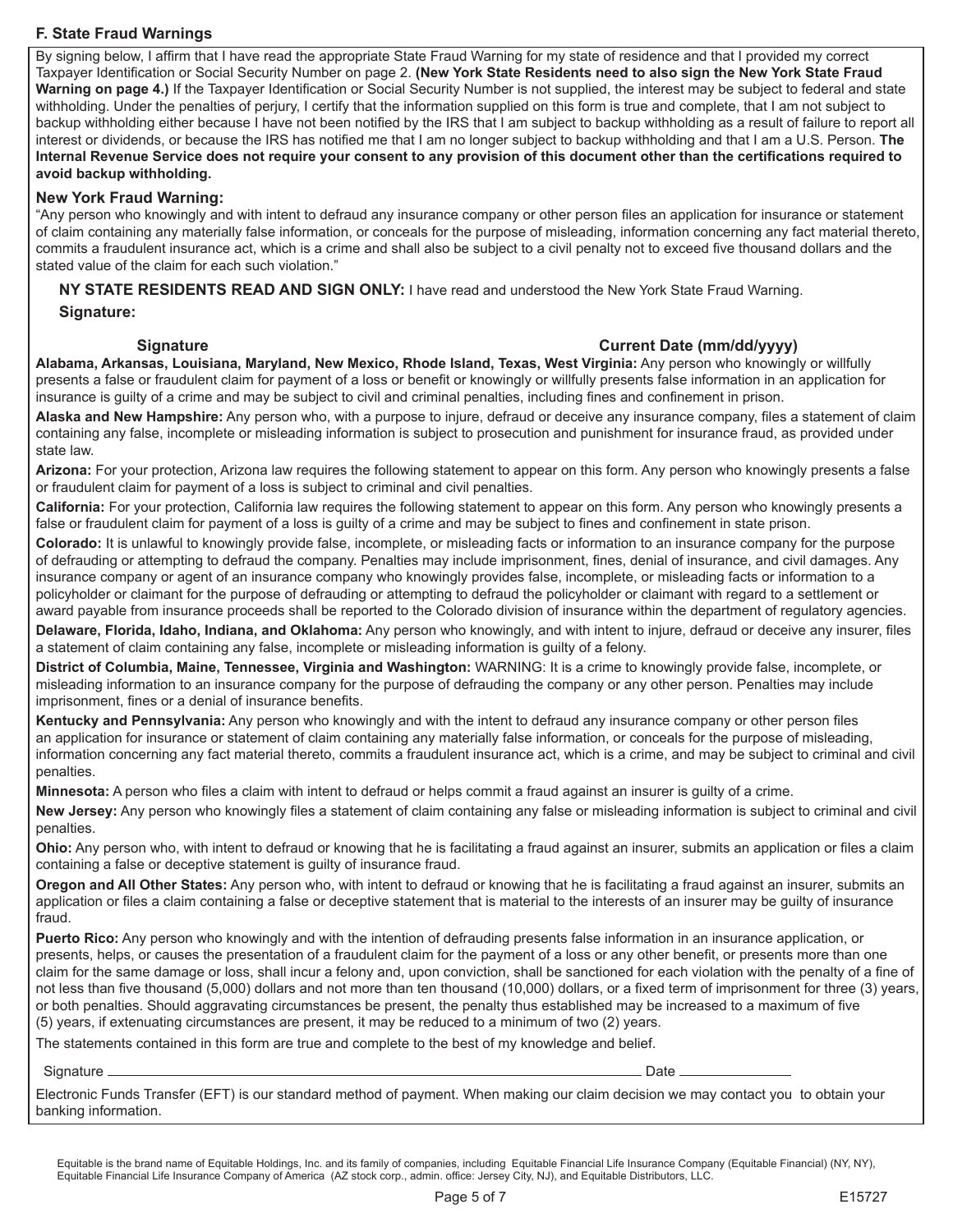**To:** Any health care provider, pharmaceutical provider, pharmacy benefits manager, employer, benefit plan, insurer, service provider, financial institution, educational institution, or Federal, State, or Local Government Agency, including the Social Security Administration and Veterans Administration. **I AUTHORIZE** you to disclose to Equitable\* a complete copy of, and to communicate telephonically or electronically with Equitable's representatives about, any and all of the following personal, private, or privileged information, records, or documents relative to:

Insured's Name (*Please print*) Date of Birth Last 4 Digits of Social Security Number

Any and all medical information or records, including medical histories, physical, mental, or diagnostic examinations, pharmaceutical records, and treatment notes, and including information regarding HIV/AIDS, communicable diseases, alcohol or drug abuse, and mental health; work and performance information and history, including job duties and earnings; information on any insurance coverage and claims filed, including all records and information related to such coverage and claims; financial information, including pension benefits and bank records; business transaction billing and payment records; academic transcripts; and any and all information concerning Social Security benefits, including monthly benefit amounts, monthly payment amounts, entitlement dates, and information from my Master Beneficiary Record. The information obtained by use of this Authorization will be used by Equitable (including subsidiaries and affiliates) for the purpose of evaluating and administering my claim(s) for benefit s and/or leave request and/or request for accommodation. Such information shall be referred to herein collectively as "My Information." I understand I have the right to revoke this Authorization for future disclosures, except to the extent action has been taken in reliance upon this Authorization. I must revoke this Authorization in writing directly to Equitable.

**I UNDERSTAND** that once My Information has been disclosed to Equitable as permitted under this Authorization, it may be re-disclosed by Equitable as permitted by law or my further authorization. I authorize Equitable to use or disclose My Information (i) to my employer for a) functions related to accommodating my restrictions/limitations, including in accordance with law; b) responding to claims related to accommodation or adverse or discriminatory treatment related to my claim or condition; c) responding to complaints by me or my representative relating to benefits or leave or accommodation; d) responding to any litigation, agency or regulatory proceeding, or lawful subpoena (including regarding employment claims); e) federal, state, or other leave administration; f) fulfilling fiduciary obligations under my benefit plan; or (g) claim or other audits or reviews; (ii) to the administrator or other service providers, including health and wellness vendors, of my employer's benefit plan(s) and/or programs, including leave management, for plan, benefit, or program related functions or data aggregation and analysis; (iii) to any electronic claim systems or programs or third party vendors used for claims administration or processing or to any insurance broker to carry out functions related to my benefit plan or claim; (iv) to any health care professional who has treated or evaluated me or who may do so; (v) to other persons or entities performing business, medical, or legal services related to my claim; (vi) for other insurance or reinsurance purposes, including workers' compensation insurance, Social Security Disability insurance, or subrogation or reimbursement purposes; (vii) as may be lawfully required; (viii) as may be reasonably necessary to protect the personal safety of others; (ix) as may be reasonably necessary to respond to regulatory complaints; and (x) as may be reasonably necessary to prevent or detect perpetration of a fraud.

**I ALSO UNDERSTAND** that information disclosed pursuant to this Authorization may be subject to re-disclosure by the recipient. I understand that I have the right to revoke this Authorization for future disclosures Equitable may make, unless Equitable has taken action in reliance upon this Authorization. I must revoke this Authorization in writing directly to Equitable. I understand that my medical treatment or payment for medical benefits cannot be conditioned on my allowing Equitable to re-disclose My Information. The authorizations set forth herein expire two years from the date listed below, or upon my revocation, if earlier, but will not exceed the term of my coverage under the policy(ies) or benefit plan or program, except as may be reasonably necessary to prevent or detect perpetration of a fraud, respond to regulatory complaints, or protect the personal safety of others. I understand that I am entitled to receive a copy of this Authorization upon request. A photocopy or facsimile of this Authorization shall be as valid as the original. If there is a conflict between a prior request for restriction on the disclosure of My Information and this Authorization, this Authorization will control.

Signature of Insured or **Date (Valid for 2 years)** Relationship to Insured Authorized Representative (*if signed by Authorized Representative*)